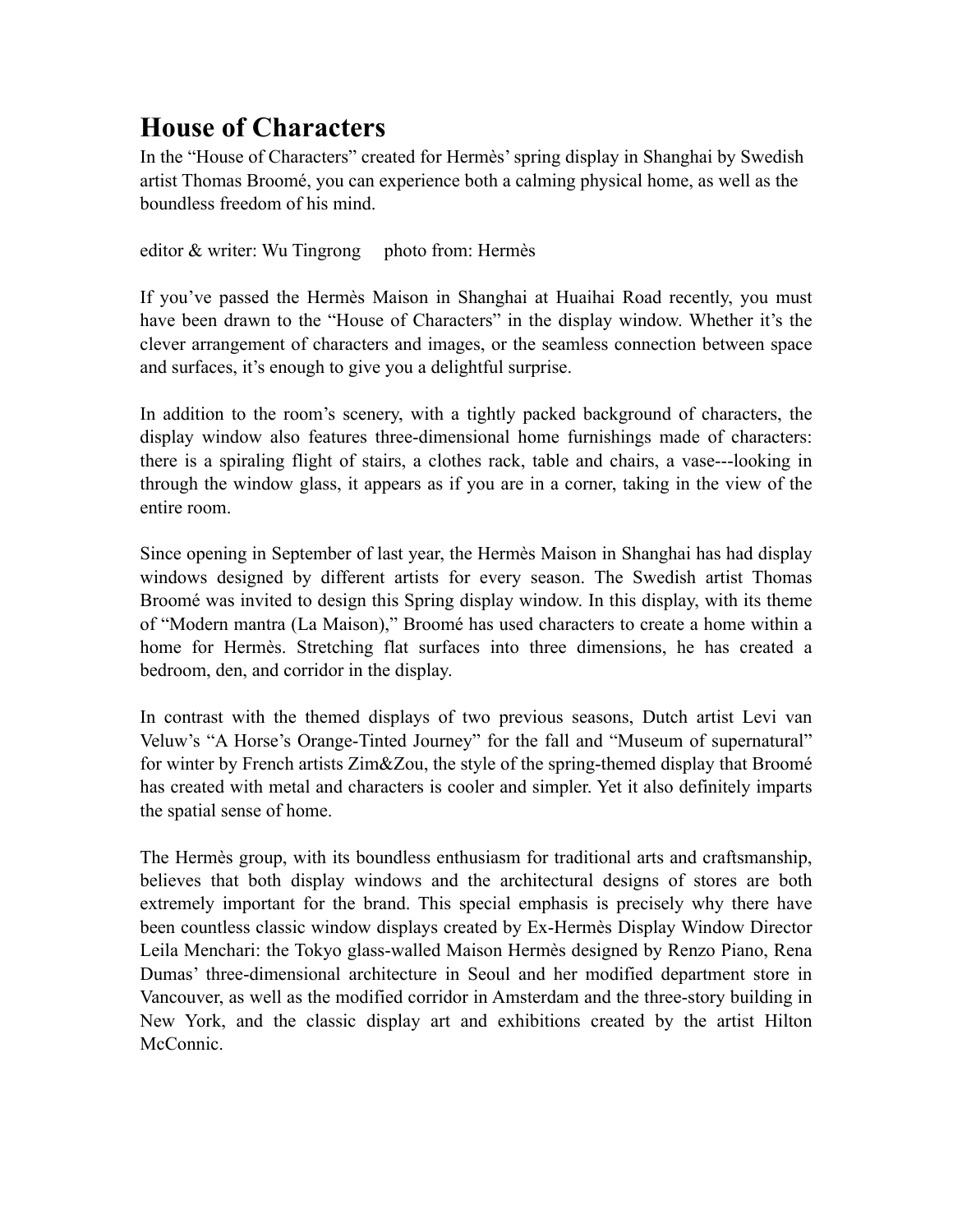In Shanghai, the artist who will design each season's Hermès Maison display window is selected by Hermès headquarters in France. Broomé revealed that the careful selection process allows Hermès to place great trust in all its artistic partners. For this reason, Hermès has never told the artists what to do. Instead, it gives them a great deal of freedom. In this project with Hermès, Broomé has worked in his usual creative style.

Perhaps this freedom allowed him to use this limited space to convey his limitless imagination, turning a narrow display window into a spacious bedroom and den.

In Thomas Broomé's opinion, designing a "home" for Hermès was not especially difficult. That's because he could not be more familiar with this artistic technique of using the English names of items to reconstruct them. But when talking about this unique artistic method that he created, he says only that it occurred "by chance" and is "not a revolutionary breakthrough."

Broomé told us that the reason all of these ideas occur "by chance" is that he had already had this conception about using characters while in art school. "There was one day when I was in school until late at night, when I suddenly had this fantasy about characters."

This tiny idea floated around in his brain for fifteen years. It was only in 2006 that he truly began to realize these concepts, creating the first work in the Modern Mantras series, a black and white image using characters. The repeated shapes of these characters were like lines. They could be distorted, connected and transformed from various perspectives to suit the different shapes of the items.

Ever since that time, he has been using this unique artistic technique to depict a number of different still life images and spaces. Of these, his favorite is still the ideal home he "painted" using this method.

But Broomé candidly acknowledges that this is not a revolutionary breakthrough. "Actually, this is like a kind of artistic calligraphy. It's like how you see a Christmas card with 'Merry Christmas' written in bells. All I'm actually doing is using the names of different items to construct these items," says Broomé. Be that as it may, what he is doing is unprecedented.

Although this unique artistic technique is only something that happened to flash into his mind, this awareness of characters is exactly the artistic philosophy that Thomas Broomé would like to express. If we say that artists use images and colors to convey to us their visual observations of the world, then he hopes to use brushwork to convey auditory impressions, turning insubstantial characters and elusive sounds into something threedimensional and real.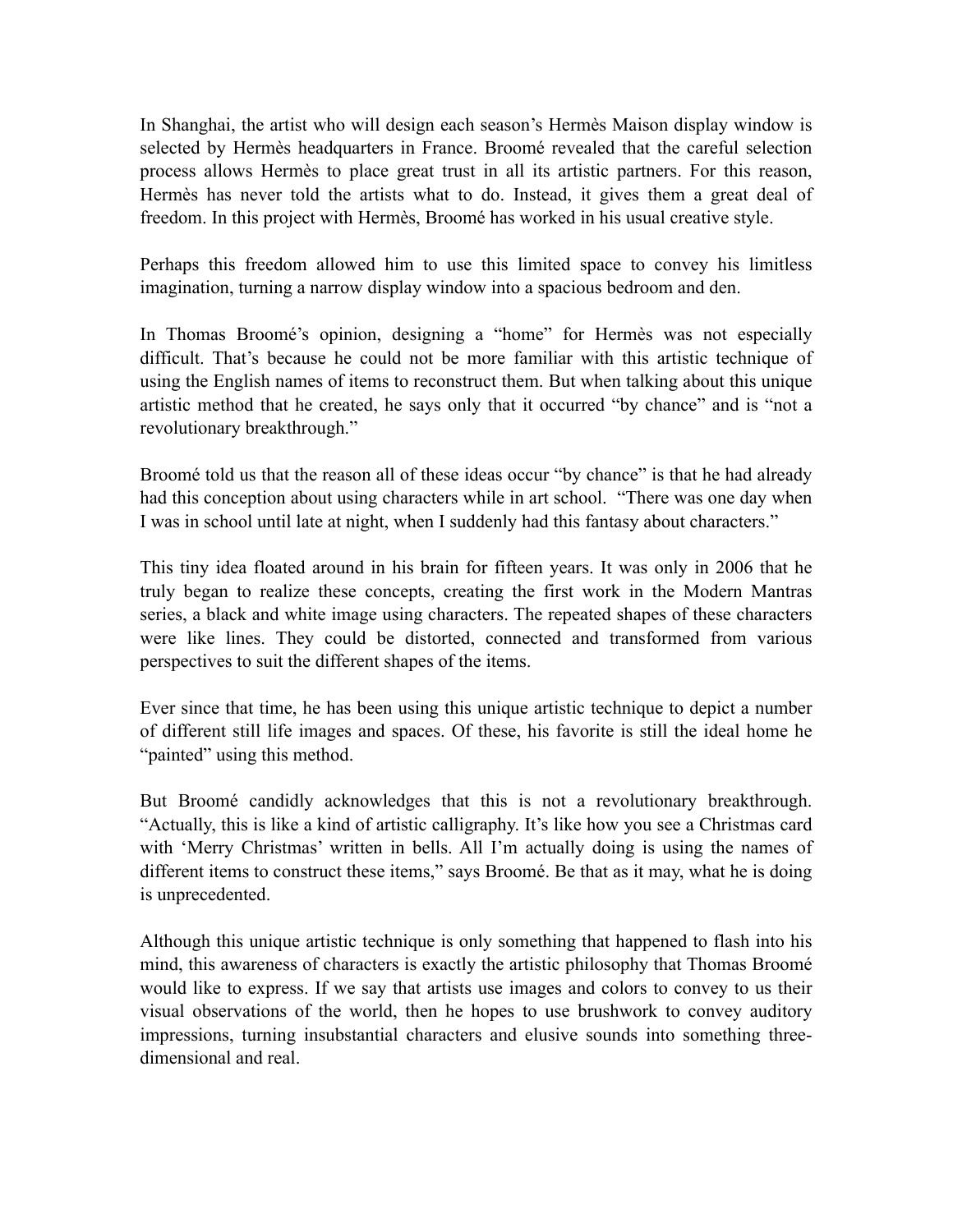Choosing to use the names of objects is also like a kind of labeling. It compels people to pay attention to the simplest and most easily overlooked parts of our lifestyles in this age of fast-paced consumerism. A chair that has been labeled "CHAIR" seems to be using its entire body of labels to shout, in hopes that people will use a different attitude and perspective to take notice of this long-ignored item. But as far as Thomas Broomé is concerned, perhaps art has always been purer. It is just as he believes: everything is made completely naturally and of its own accord. He has never thought about how to "create" or "have a breakthrough." Nevertheless, his observations and understanding of the world unconsciously permeate his works.

Reminiscing about the great passion for art which he has felt since childhood, Broomé summarized it as a kind of escape from reality. Only in the world of art is Thomas Broomé totally free. "I need a home life that allows me to feel safe. That's because as an artist, I can only take risks in the world of my artistic creations when I personally feel safe. The freedom to create gives me total liberty and allows me to leave reality behind."

## Q&A Thomas Broomé

## **Can you share with us the details of the process of creating this Hermès themed display?**

We had been in discussions with Hermès since August of last year. After I fully committed to the project, it took about two or three months to bring it to completion. At first, I was planning to make a room, so at the beginning it was just a stage structure, like a theater. But ultimately, it changed into the space you see today, that spreads out from within. Although the entire creation has undergone continual revision, that's exactly the reason that I love art: the entire creation is like a journey. You have an idea as your starting point. When you start to create based upon this idea, it will start to change shape. What you generally see is just the final phase of this creative journey.

**In the past, you've always painted these spaces and still life illustrations made of words. Was this your first time making them into actual three-dimensional objects?**  Yes. This Hermès PIPA folding chair was the first item I made. 3D printing technology has allowed me to make real objects out of "virtual" text. In addition to the PIPA folding chair, we also made a staircase, vase, table and chairs, and the Home-Valet multifunction clothes rack. Although it was my first attempt, the things I made came out very well. Maybe I'll make other objects in the future.